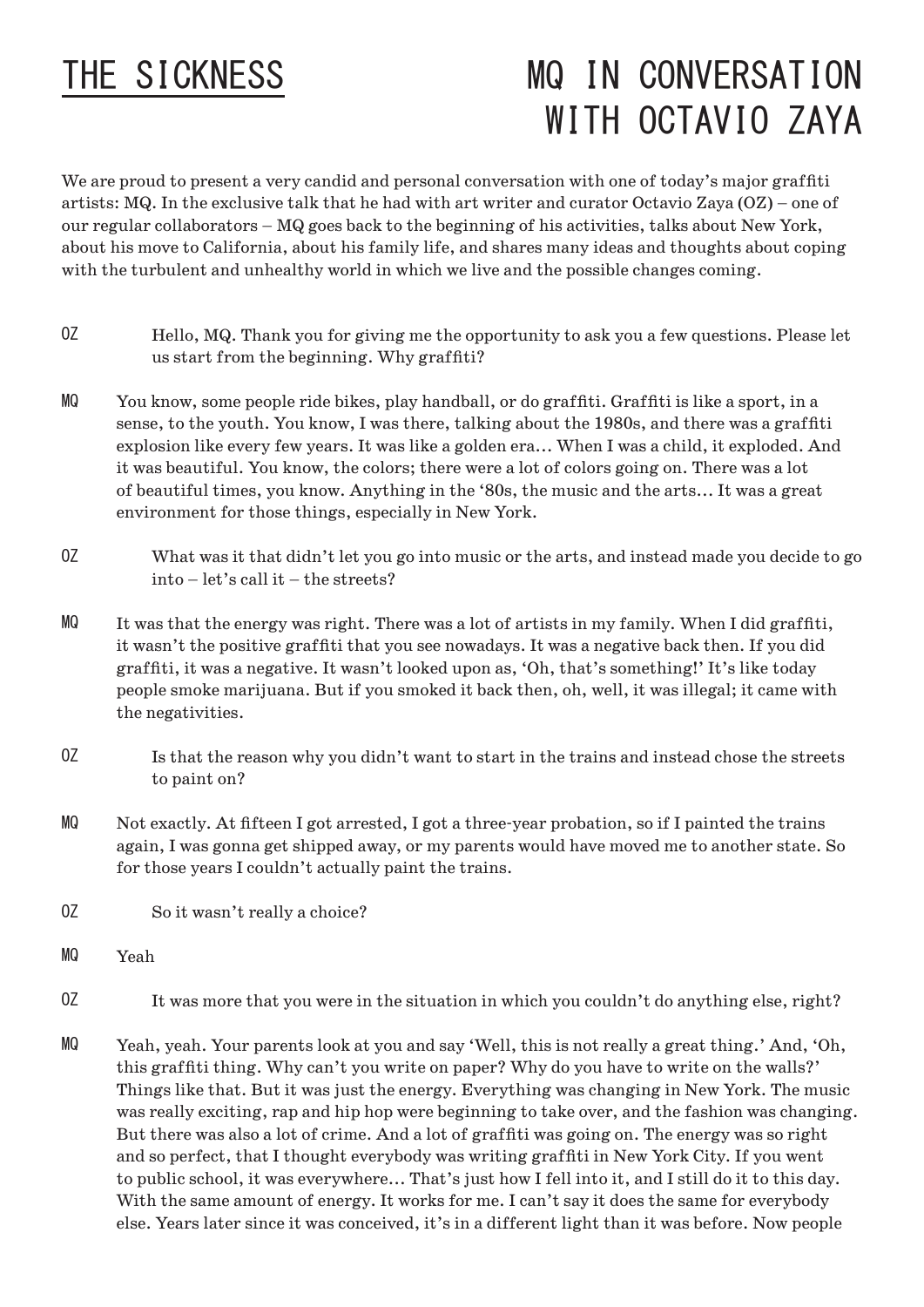can buy graffiti paint in the store. You know what I mean? There is a big difference today. It is big in marketing. I don't do it for the marketing. I just enjoy it. It's like people that surf. People that surf, just go surfing, not to win a medal or to be in a surf contest. They just want to be in the ocean.

- Some of them are professionals, though. OZ
- Of course, of course. But I didn't do it for that. And I'm going to still do it, no matter what! With or without art shows, with or without people. I was doing it before the internet and I'm still doing it after the internet. You know what I mean? It's a passion. But, it's hard to explain that part. MQ
- Were you at some point looking up to some graffiti writers who you thought were better than others? Were you or have you been influenced by other graffiti writers? OZ
- Definitely, yeah. I mean, if you were to go to the '80s, in '78 or '79, there was Dondi. Dondi was an incredible artist, definitely ahead of his time. Music wasn't ahead of its time, you know, rap music. Keith Haring is also from the '80s. He actually respected graffiti artists. And he didn't do graffiti on the trains. But he did his graffiti – or not graffiti – but he painted his stuff, you know. MQ
- On the subway stations! OZ
- Yeah, on the subway stations! Not actually on the trains. MQ
- No, Not on the trains. I was already in New York by then. I arrived in 1978. I was in the middle of the whole cultural explosion. I was living on the border between the West Village and the East Village, between Broadway and University Place. And I got to know Keith Haring and meet him several times, and even party together with him and George Condo. Whatever the case, why did you decide to use MQ as your name? OZ
- I just wanted, you know, to have something different than anyone else. MQ
- Were you in New York when you adopted the name, or had you already moved to California? OZ
- No, I'm from New York! MQ
- I know. What I mean is whether MQ came up from the very beginning or was it a name, a tag, that you added later? OZ
- I added it later, because I wrote different names. Before, when you are young, you write these names. And then you want a name that you know is yours, it's your name. You don't want a kind of name that everyone else has. So I got it, and then Manhattan, Queens, MQ or MKUE. My real name has a M in it. MQ
- Eventually, you moved to California. Why did you move to California? In '95? OZ
- Because New York is crazy. New York is crazy and New York will kill you. I needed peace. I put in a lot of years painting on the streets. You see a lot of friends go. A lot. And the streets catches up to you! Luckily, I moved, and, luckily, I was able to meet my wife, have children, and MQ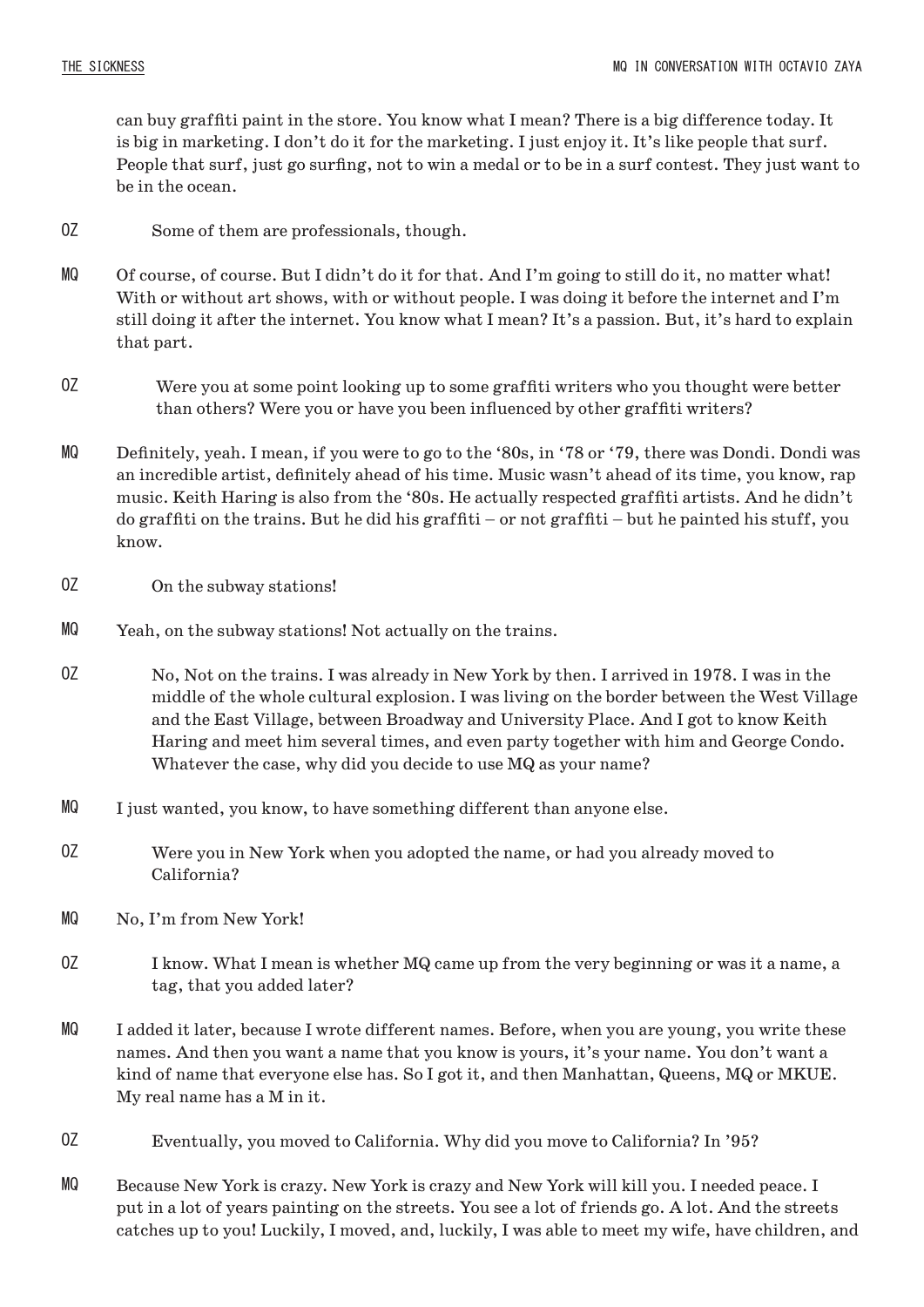enjoy life. New York is a fast place.

- I gather that many of your friends were already in jail. I'm sure you and they had lots of trouble. Perhaps you also saw danger coming your way. OZ
- Yeah, exactly. In graffiti you have a good two years, maybe three, maybe five years. But you also know, when you're living that life, you see what's gonna come, and you know–you know people are evil sometimes, but just cause you do graffiti, doesn't make you evil. It's like, Hollywood, where you know it's like bad press! Press means you're not really doing too good! So when you do graffiti and you make a lot of noise, people react to it! But I don't paint for that. When I paint, I don't want people to see what I am, what I wear, or what I think. I want them to see the graffiti on the wall, what I leave on the wall. That's what I want them to see. That's why I don't like photos, posing, and all the usual things that people do, cause it takes away from what's on the wall. MQ
- You are rather elusive and anonymous, you are not interested in your celebrity status, but, whether you want it or not, like it or not, you have become a very important figure in graffiti throughout the 20-some years that you have been in California. What has transpired from all those 20 years? What are your thoughts? OZ
- I learned more graffiti. I learned how to do graffiti in California terms. They do a different type of graffiti, because they have gangs, and they have helicopters, and they have the laws which are more stricter. You can do three years in California. That's really crazy. What I've learned was the tactics, because they clean and buff the graffiti. So I started inscribing the glass. You pick up other techniques. If you go to anywhere on the planet, you will learn something new – about anything. It kind of worked out for me, because I picked up on so many other things, which you will never know unless you're there. You can only learn so much from reading and what you know through a computer. I learned the ways for California. They are natives to the place and they don't give a shit who the fuck you are. And that's why when you go there, you have to go with respect and to learn. It worked out for me. When I was a kid, twelve, ten years old, I always was able to look at it and draw it. You know you don't have to be in that crew. I got to absorb, and I absorb a lot. It was almost like when people go to school. It was like an education. MQ

## Like a training OZ

- Yeah, it's like training. In a sense, I got trained really well because I was quiet. I wasn't trying to be the top dog, anything like that, which a lot of people do. But, when you go there, your career doesn't last that long. Sometimes because then you become a target for the police or you know what I mean. For whoever does it, it's for their advantage, for enjoyment. But, you know, it's not. MQ
- But you are still planning to stay in California for a while, right? I mean, that is your residency now. OZ
- Yeah. But I have kids. I have children, so, you know, I have to take care of them. MQ
- I get what you mean: They have to have a school. They need to have an education. They have to be in one place. OZ
- Exactly. So what I'm going to do eventually this summer, I'm gonna travel. And, you know, I'm MQ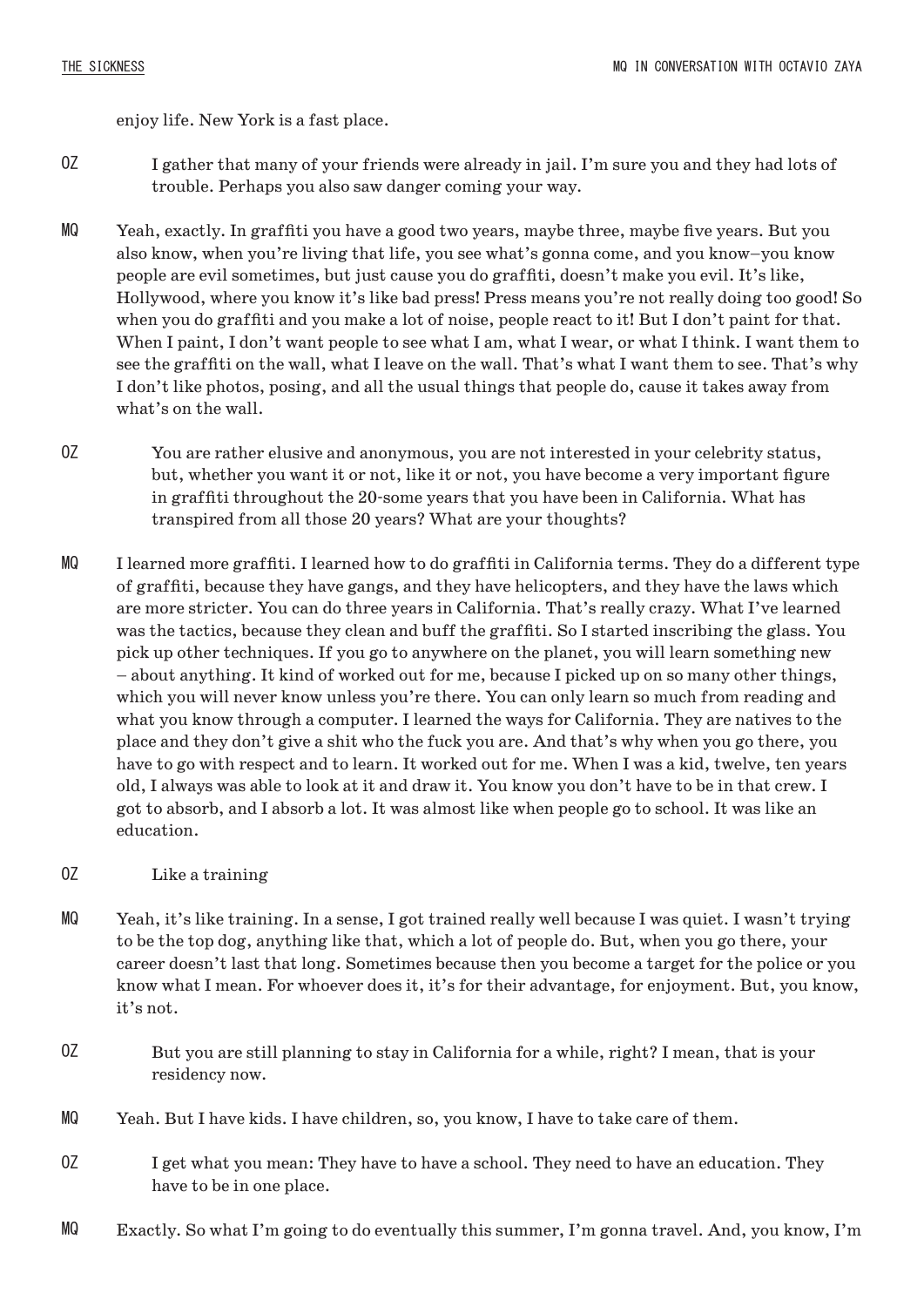gonna do tattoos part-time. I'm traveling around the whole planet with the kids.

- You have been traveling for a long time already. And the most interesting part that I have found, through the information I was looking at, was your trip to Tokyo. Could you tell us how you feel about their graffiti brands over there? OZ
- Well, somehow, I think, in Asia, they are putting up with graffiti. And they don't have those repressive laws. Now they do, they are starting to pick up on it. But, when I was starting to go out there, they didn't and they didn't clean the graffiti. They actually let it run. As you know, in New York, they clean it. Everyone cleans it. So I stopped going to New York, and I started going to Japan. It was exciting, you know. It was, and it still is. And then, what happens is that, once you go there, and other people start painting, I cannot say it is a movement, but you can tell the influence and if they pick up on it. There, it's like a trend. It's kind of exciting. New York is great, but it's always nice to go somewhere where it's kind of peaceful, the people are really calm, and beautiful and nice. MQ
- And you take what you do and they take what you do in a different way. OZ
- And they accept it! They accept it kind of a red carpet way. You come to New York and the police will beat you up, and put you in jail for putting up a sticker, and things like that. Sometimes, in life, as you get older or whatever, you want to go to Hawaii or you want to go somewhere quiet. It's like you said: you were here in the '80s. And you saw the cultural explosion. I saw the same explosion with the music and the scenes. But, they don't last too long sometimes. They only last five or six years. MQ
- And then comes the rules and regulations. And that is when all the creativity goes out the door. OZ
- Out the door, yeah. It's categorized, and people want to buy into it. And you have twenty, thirty, fifty people doing the same, similar thing. New York is definitely the graffiti mecca! You know, it's from New York. MQ
- But today, as you know well, graffiti is all over the place in Madrid, in Rio de Janeiro, in South Africa, in London, in Buenos Aires. You find graffiti everywhere you go. As you said, in Tokyo it might not be a movement, but they have graffiti trends. OZ
- Yeah. MQ
- And trends that affect many things. Not necessarily only property. It affects people's way of seeing and understanding what their world is about, what the art is about. I mean in relation to all this larger spectrum of things. I was also reading someplace about your interest in creating some sort of – I don't know how to call it – trademark? Brand? And to create your own frozen foods, your burger joint, something like that – in Asia. What ever came of all of that? OZ
- When you have a strong product, and it has something inside of it you know is good, you're entitled to mix it up and… I remember going to the Keith Haring store to buy my mom a watch for Mother's Day. I'm talking '85 or '84, I forgot exactly when. And when I walked in there, I saw Haze with stickers and all of this stuff that was branded. I was a fan of Keith Haring. I was a big fan of his. Then I thought it was illegal, like in the sense that you can even market yourself. Back to Japan, they do a lot of do-it-yourself of products by hand. So when I got MQ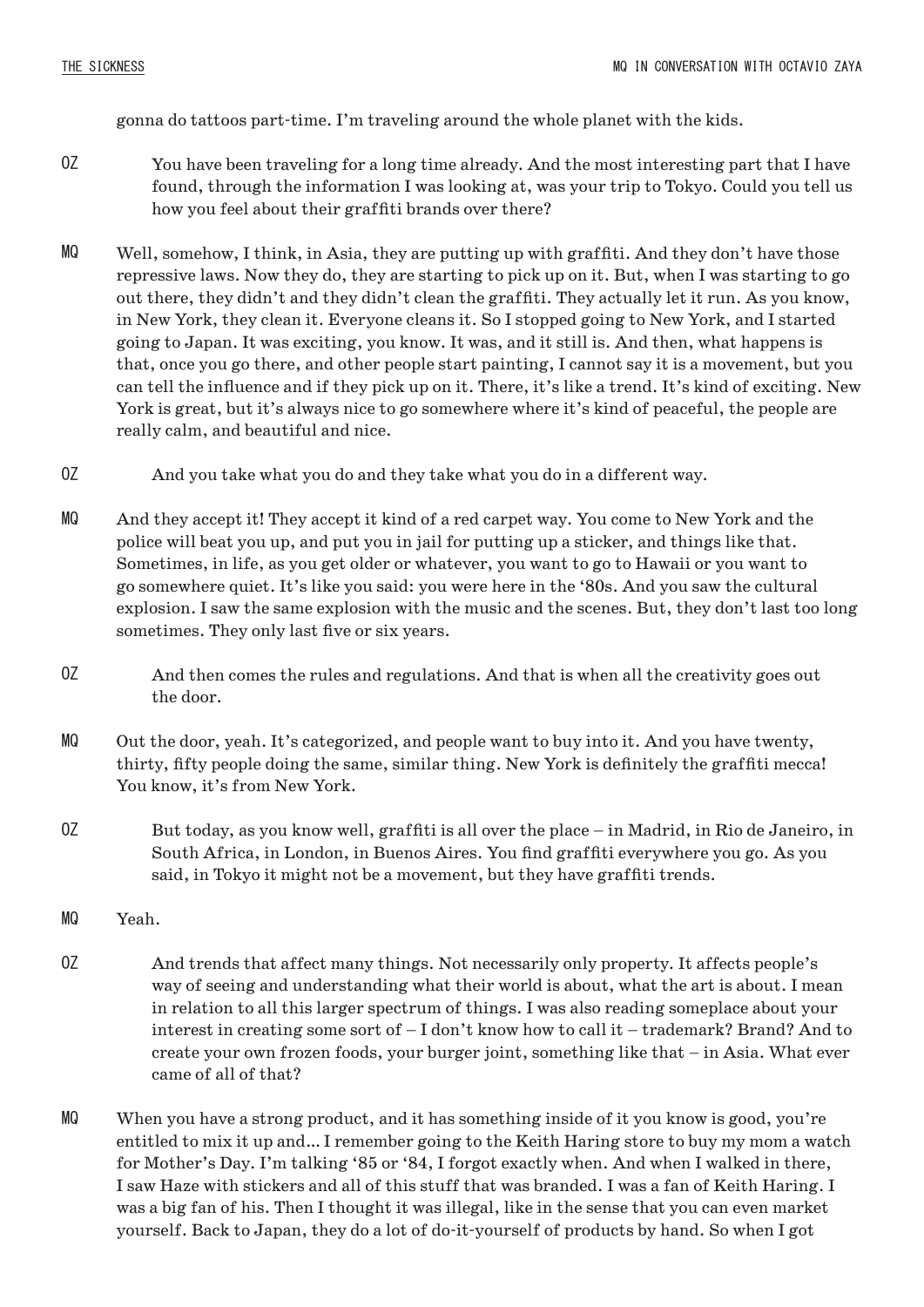there I found all these American-like things, like American things made in a factory, that were made by hand in a limited edition. That's kind of how the punk rock movement was formed. Homemade like your new zine, things like that. I picked up on that, and I was like, 'Wow! This is kind of cool' Because I can't afford to go make thirty thousand copies of one product, but I like it when you can make a limited edition of things. So that's the Japan that got me.

- We can see a correlation with the commercial trends that have been developing in the 'high art' world in terms of editions and copies since the '60s. First it was marketed as a democratic alternative, to bring the works to as many people as possible, while questioning the fetishizing of the 'original piece.' But, since the '80s, the equation has been turned on its head. They have been restricted to a few copies at high prices to compensate for the lack of an 'original.' Now you have multiple editions of artworks, particularly in video and photography, but usually not more than 5 or 10 copies of each piece. I guess it helps in getting back the money the artist or gallery invested in the production of the work. It also helps distribute and disseminate the work in so many other places beyond the collector's domain. OZ
- When I think of products I try, I don't think of products of mass marketing. I'm thinking of the organic ones. I have children. For the last ten years, I have three children and they are very young, and, in California, you start picking up on natural things and to what you're gonna leave the children of this planet. What are you bringing to the table? I have been doing graffiti, but I'm most of the time doing graffiti inside my home. And that's maybe why for the last fifteen years I've been doing a lot of stickers. Cause I'm babysitting my own kids. What I'm saying is that I believe a little bit more in organic things. MQ
- I certainly believe it's an attainable alternative, perhaps in the direction we can take to replace this corrupted system. This capitalist system we are living in is imploding into itself. OZ
- You can be a capitalist, but when you drain the whole planet, the planet is gone. And that's the end of the story. I'm not here to save the planet, but I'm here– MQ
- To help– OZ
- And to give back. MQ
- Now let us focus on the exhibition. From what I know, this is your first exhibition in a gallery. Even though it's not a solo show, it's your first participation in the context of the art world, in the gallery system. Right? What do you expect from this exhibition? OZ
- Umm a lot of color, a lot of kids. Where it's being held at, it's a place for children, so what I am putting on the walls is a lot of color. I spend a lot of time with children. My wife teaches kids and I spend a lot of time with kids. And I work with a lot of nontoxic paints, so, you know. I love the idea that – whatever I put on these walls has to be kids friendly. You want to enhance their vision and maybe they'd want to paint one day or maybe they don't. But the beauty of it is that it is a nice environment. It's kind of my first show in New York. It's a group of us, but I'm having a good time. I'm telling my kids, 'Hey I'm in New York, and once you get out of school, we are all going back to New York.' They haven't seen New York. And I just think that sometimes things need to change, and if I can do this here... I think it goes hand in hand with children and life and positive things. The paint we are using first time ever is organic waterbased paint, so there is no fumes from it. I never experienced that before, and I'm like, 'Wow!' MQ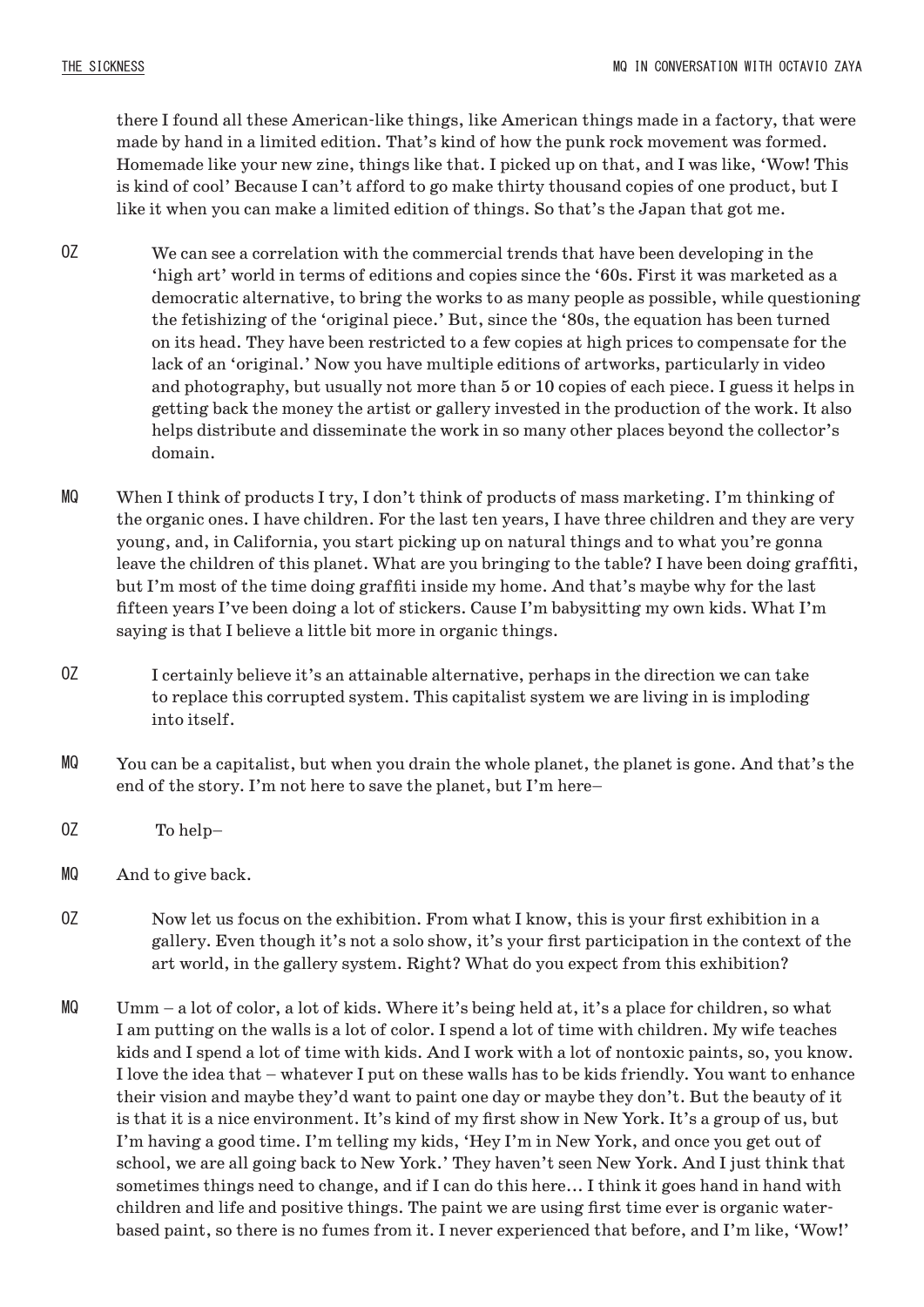– that's all I need to know...

- Your art cannot kill you. Otherwise, you should be doing something else. OZ
- Exactly. And when you get older, kids look up to you. I remember when I was thirteen. You have to be careful with what you say! MQ
- When you are thirteen or fifteen, you don't have responsibilities. You don't even care about your own life. It is just about the dangerous situation in which you find yourself in terms of the law. But you are also dealing with fumes, poisonous products... OZ
- If you pull out a can of spray paint, to spray something on the wall, you put that into your lungs. You put that into your lungs when you are a child. These are things I learned about because I have kids now! I tried to point things out, I think people will pick up on it. MQ
- How do you feel about the fact that you are bringing to the gallery what naturally belongs in the street? OZ
- I'm excited. I had chances before and I didn't do it for years. I haven't done this fifteen years ago. People tell me 'Hey, you're missing out.' But, I don't feel like I'm missing out. I'm not racing. MQ
- You also know very well that there has been a lot of criticism in many areas in relation to the way some galleries have marketed graffiti... OZ
- Exactly. MQ
- ... Graffiti artists the wrong way. What Hugo Martinez does is to give you the same type of walls that you use outside. They are inside the gallery, instead of the streets, but you are doing the same thing you do outside; you use the same means. Canvas is altogether a different thing. It's bringing one dimension to another, and it doesn't work and it has failed because of that. You take away everything that is inherent to graffiti. You are going away from your territory, from your own. What Hugo does is different. He gives graffiti writers the opportunity to do it the way they always do it. OZ
- Exactly. It takes a certain quality and patience. Some people always go straight to the finishing line. But people need to be and have their time to explain themselves, the opportunity to present themselves. A lot of people just get paid. MQ
- You present yourself the way you feel you should be represented, not the way somebody else wants to represent you. That's why the L.A. MOCA exhibition of graffiti had so much criticism. It left out many important graffiti writers and included artists who were not from the streets. It included people who weren't even graffiti artists. This is a very important issue to be discerned. OZ
- All you can do sometimes is sit it out. It is just part of life; it happens a lot. At least they got some of it right. MQ
- Yeah, that's true. And it is not an issue of essentializing graffiti, but you cannot be opportunistic and take advantage of a culture for your own interests. OZ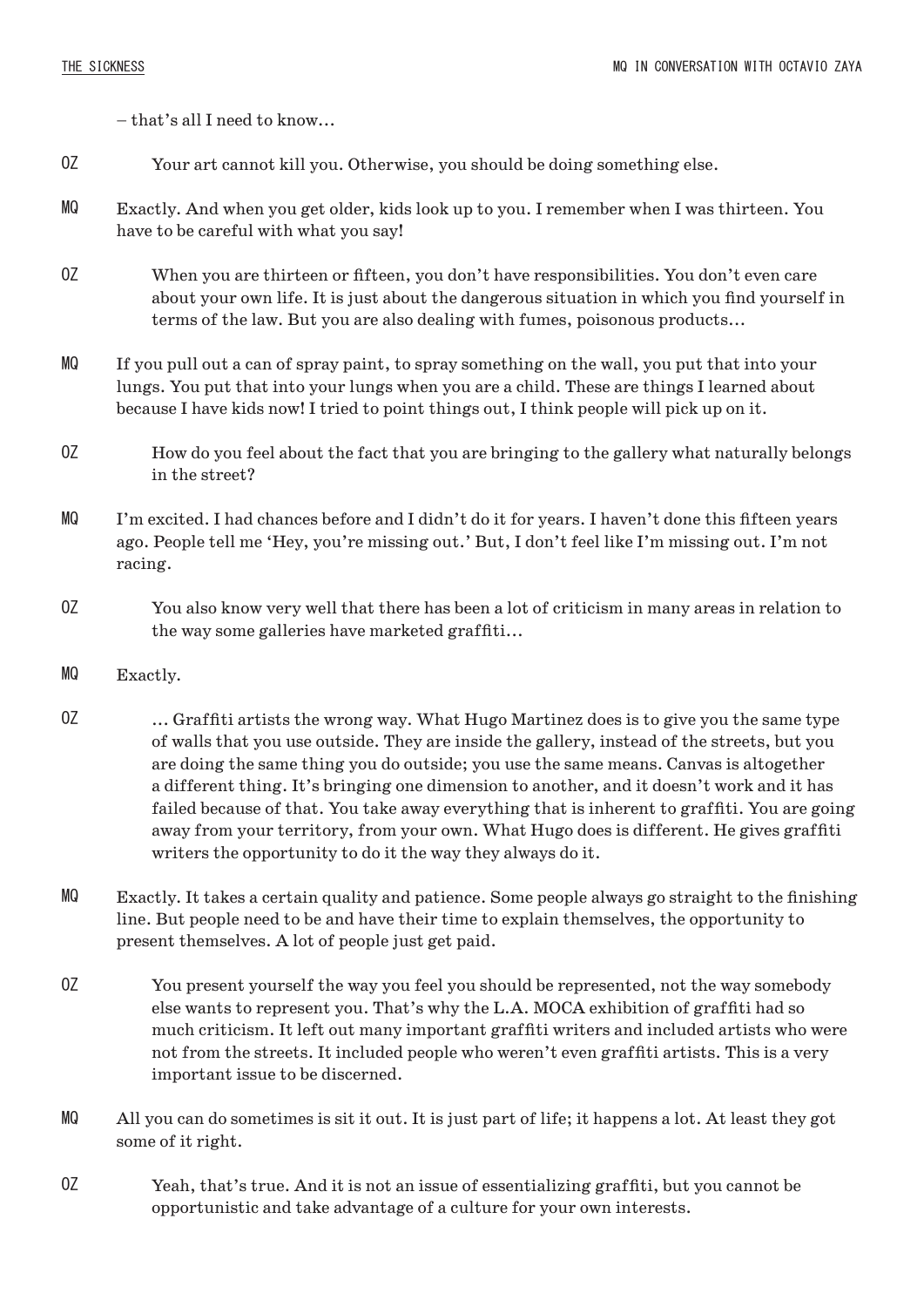People learn. I do what I do. You show a peach, and they would draw it. They would draw a lot of other things. They are artists and there is nothing wrong about being an artist. I'm just a graffiti artist, and I'm not going to do anything other than graffiti because that's just what I do. But it's nice to get acknowledgement sometimes along the way. When you do this for thirty years and nobody pays attention, that's cool, but it's nice every now and then people giving you … credit. I'm not here to promote myself and all these other things. I just like to do graffiti

- You accept to be successful at it. Not just to do it, but also to do it well and to have the recognition while you are alive. OZ
- I also like to rub it off to my kids. Hahaha. I want to get somewhere they can see. I want to make them proud! That's a beautiful thing, children being proud of something. People giving you back recognition. I'm not saying I earned it. But you know it's kind of nice... MQ
- It has been many years that you have been working at it. It shows because you have many, many followers. In that sense, from your own perspective, what is it that characterizes your style? Why is it that you have so many followers? OZ
- Umm... I just do original New York graffiti. I left New York twenty years ago and I still do the same graffiti that I left with. And I think that's my power. I do original graffiti like from the '80s. Maybe? Of course you are allowed to do other things. But you know, I think maybe I have... an original formula? Or something like that – a formula that works. It's just basic and it's very simple. And sometimes people get upset. They might say , 'What's that? There's nothing there.' But that's what I do. I have dreams, too. You brought up the food before. I want to make food. But – I want it to be organic food. Maybe a hamburger bun with the MQ on it. There are other things, like water. Not just the same things that people always do. I don't want to be predictable. This is what is good for me, what works for me. MQ
- So why does MQ have so many followers? Why are there so many kids and colleagues who want to work with you? Do you know anything about it? OZ
- I'm not really sure. Maybe the marketing? I put a lot of time into my stickers. I make sure they are everywhere. I want people to see them. I put a lot of money in my stickers. Sometimes as much as what people spend on jewelry, I spend on stickers and the street team. I have a good team. A lot of people around me are good, strong people, like good strong artists, in a sense. And I work with a lot of people trading stickers around the planet. Little things that go a long way. MQ
- All these people in the exhibition are a part of your team? OZ
- Yeah, and some kids that I don't know. Our team is very good. We have a kid from Canada, people from New York... Cinik's from New York. We have me from California... We have an important mix of people. It's like New York, the melting pot of the world. California is beautiful too. There are more Mexicans there. But New York is the melting pot from everywhere! Asia, Africa, Latin America, Europe, everywhere. All kinds of music, food, 24 hours a day. I don't have any prejudice. I work with all kinds of people, I don't judge them, either young or old. It's–how do you say? MQ
- Chemistry. OZ
- It's the chemistry. MQ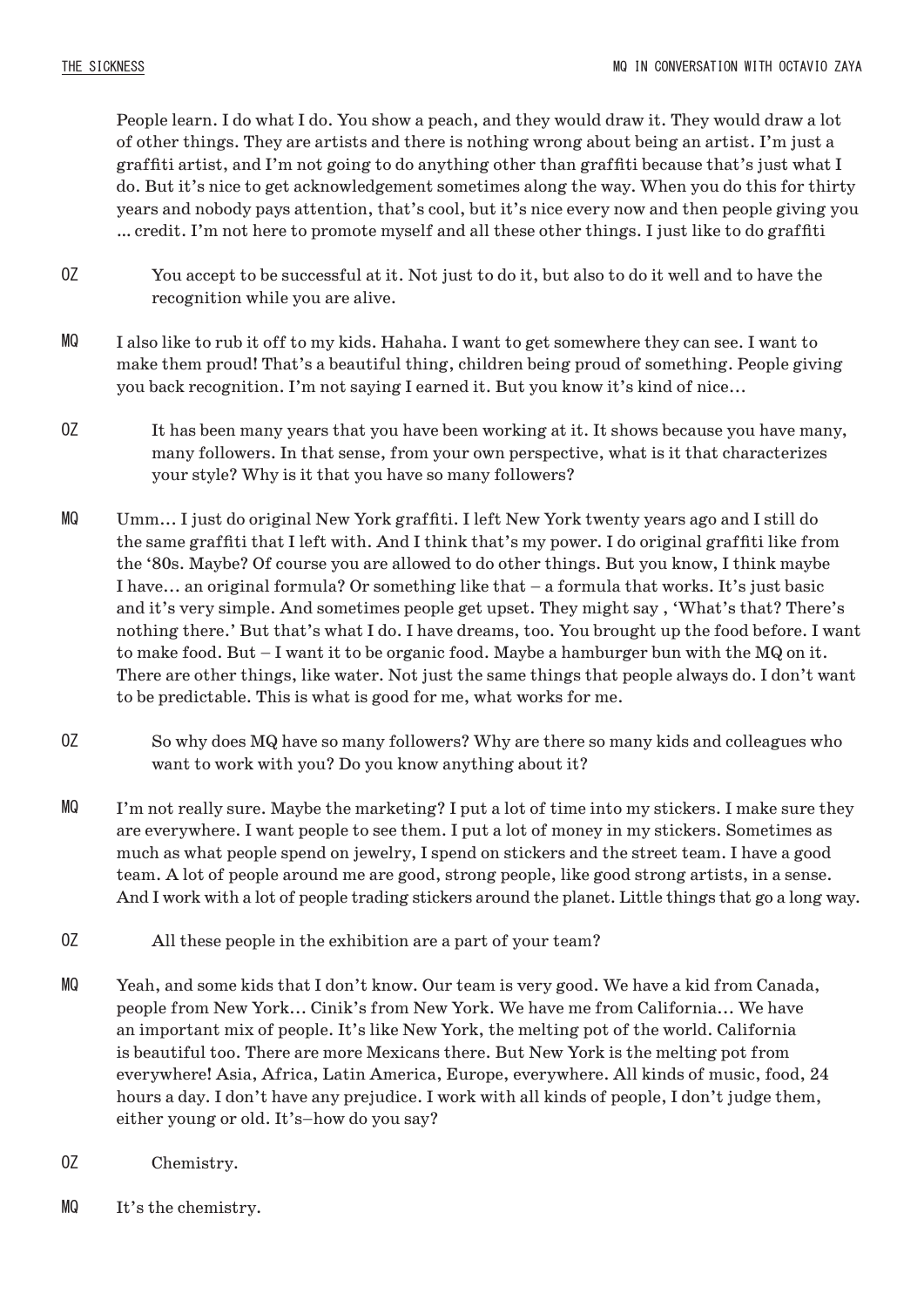- If you don't mind, I have a couple of more questions before we finish. I was chatting with Hugo and he was telling me about the exhibition title he was tossing around with the whole team. Apparently, you all started with Indispensable, and, I believe, you ended up with Sickness. From your understanding, how do you go from Indispensable to Sickness? Why these titles? OZ
- Well, at some point, you have to look at yourself and say, 'This is a sickness,' you know. But, I don't mean it as a bad thing. It's like poison. You know we are all addicted to poison sometimes: coffee, soda, or cigarettes... MQ
- You mean sickness as in addiction? Let's say I'm addicted to marijuana, and you are addicted to graffiti. That's what you mean? OZ
- Yeah, that's what I'm saying. At some point, it is like a sickness. It's like when you lick the frog, you know, those American Indians that lick the frog and they get high. Maybe we can't explain it, but we love it. Of course, I don't really smoke cigarettes – and, even if I smoke a cigarette every now and then, I know it's not healthy. MQ
- Definitely. It is not healthy at all. OZ
- Yeah. We do things in life, and I can't understand all those reasons why, but you need to do that, you need that little danger in your life. You don't need to throw a rock at a cop, but you need to say 'Fuck the police! ' sometimes. You know what I mean. You need to experience that. I don't know, maybe it's the adrenaline. Maybe that's why graffiti is so much fun. We are not killing nobody. It's just a little thing on the wall. And when you think about it, it has been done since the beginning of humankind. MQ
- The difference I see here is that, on the one hand, when you are doing graffiti on the street, there is a confrontational activity regarding the law, and the graffiti writer may face a problematic situation. On the other hand, in the case of this exhibition, you are invited to a place to do what you really like to do the most. This new arrangement or this new situation raises broader issues. Is this the right moment for you and your team to start showing in galleries? Is it the right move? OZ
- Umm... I can't answer that fully, because this is my first big show. I wouldn't mind doing this again, if the environment is right. And maybe you can bring something new to the table, something new and different. I like that idea. MQ
- Also, do you consider what you do and your team does on the same level of art as what you would expect to find in a gallery show? Do you think my question is prejudicial? OZ
- I think the work speaks for itself. Art is up to the person who sees it and enjoys it. MQ
- Do you mean to say that it is in the eye of the beholder? OZ
- Exactly. I don't see anything negative in it. And I believe we create jobs: people who clean graffiti. There's a three- to five-million-dollar budget a year in every state to clean graffiti. Just imagine the amount of jobs we create! MQ
- Ha ha ha! OZ